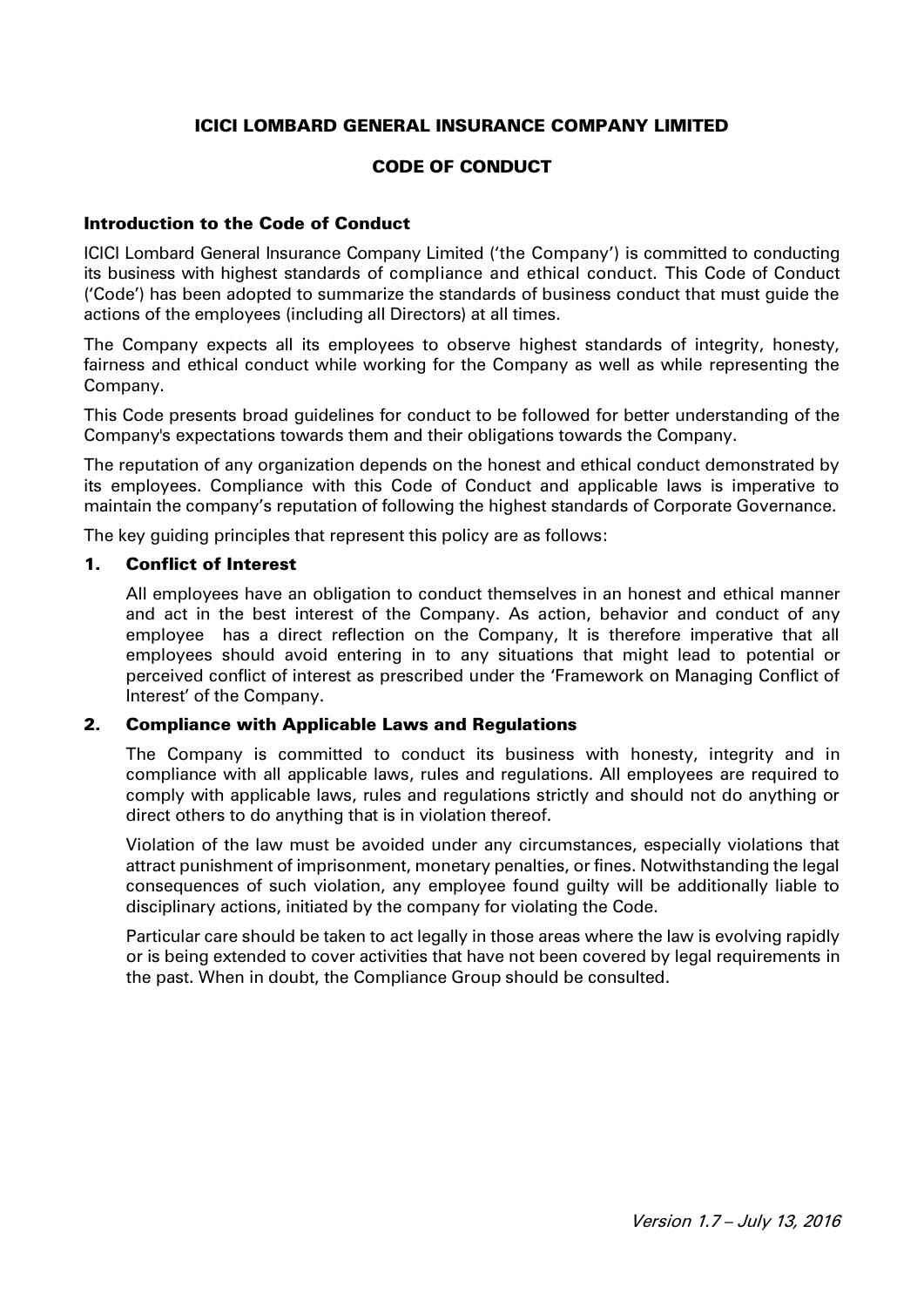Independent Directors of the Company shall adhere to the duties as provided in Code for Independent Directors under Schedule IV of the Companies Act, 2013 as well as duties for Directors as prescribed in the Companies Act, 2013 (Annexure) as amended from time to time which shall also form an integral part of the Code and all Directors and other employees shall ensure compliance with applicable laws, rules and regulations applicable to them from time to time.

# 3. Corporate Opportunities

Employees are prohibited from taking for themselves business opportunities that arise through the use of corporate property, information or position. No employee should use corporate property, information or position for personal gain.

# 4. Use of Company Assets and Resources

The Company's assets and resources are dedicated to achieving its business objectives. All employees are required to safeguard company assets and resources against any loss, damage, theft or misuse, and should not use them for any unlawful or unethical purpose. Company equipment and assets are to be used for Company's business purposes only in accordance with Company guidelines.

# 5. Confidentiality

The Company's confidential information is a valuable asset. Employees must maintain the confidentiality of sensitive information (i.e., information that is not in public domain) relating to the Company which comes to them in the course of the discharge of their duties or in any other manner. However, disclosures may be made if such disclosure is authorized by the Company or is legally mandated.

Confidential information includes information that is not in public domain that might be useful to competitors or that could be harmful to the Company or its customers if disclosed. It includes intellectual property such as trade secrets, patents, trademarks and copyrights, as well as business, research and new product plans, objectives and strategies, records, databases, salary and benefits data, employee medical information, customer, employee and suppliers lists and any unpublished financial or pricing information.

Proprietary and confidential information include any system, information or process that gives the Company an opportunity to obtain an advantage over competitors; non public information about the Company businesses, its customers and its employees, any other non public information received.

Proprietary and confidential information about the Company, a customer, a supplier or a distributor, should not be disclosed (even with best of intentions) to anyone (including other employees) not authorized to receive it or has no need to know the information, unless such disclosure is authorized by such customer, supplier or distributor, or by law, appropriate legal process or appropriate internal authorities.

Unauthorized use or distribution of proprietary information violates the Company's policy and could be illegal. Such use or distribution could result in negative consequences both for the Company and the individuals involved. This could result in potential legal and disciplinary actions. The Company is committed to respecting the rights of customers and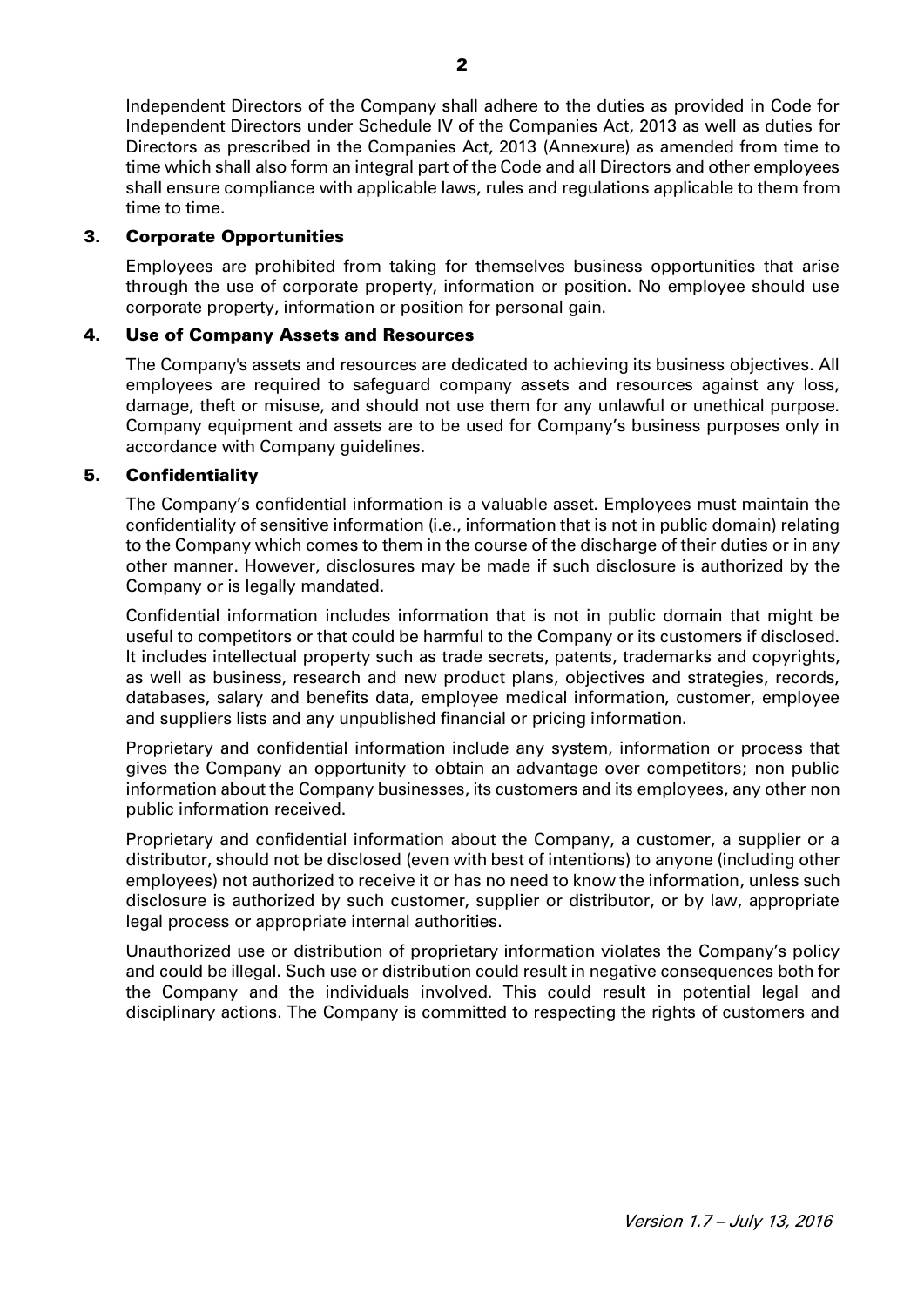Acts of ignorance that could lead to leakage of such proprietary information, especially through electronic means – like e-mails, web uploads, removable media (e.g. CD/DVD/pen drive) etc., may lead to investigation and probe against the employees.

It is the mandatory for all the employees to protect proprietary and confidential information (sensitive in nature), pertaining to the Company or its customer in a manner commensurate with its classification as per the principles enunciated in the Information Security Policy, Standards & Procedures of Company.

All the proprietary information in the possession of any employee should be surrendered back to the company upon leaving the Company.

The Company reserves the rights to monitor the activities of the employees' on its owned assets.

The Company respects the proprietary rights of other companies and their proprietary information and the employees are required to observe such rights.

# 6. Privacy of Employee Information

The Company recognizes and protects the privacy and confidentiality of employee medical and personal records. Such records would be shared strictly on need to know basis or as required by any law, rule and regulation or when authorized by the employee or as per subpoena or court order and requires approval by Legal Group.

# 7. Inquiries and Investigations

All employees should cooperate fully with authorized internal and external investigations. Making false (or misleading) statements to Regulators/ Government authorities/ Auditors/ Investigation agencies/ Company representatives during investigations may lead to adverse consequences/heavy penalties.

It is important to protect the legal rights of the Company with respect to its confidential information; hence all requests for information, documents or interviews must be referred to the Compliance Officer. No financial information should be disclosed without the prior approval of the Chief Financial Officer.

# 8. Free Competition (Fair Competition)

It is a common practice to gather information about the general marketplace, including competitors' products and services, where the company wants to compete fairly. No employee should obtain any competitive information by unethical or illegal means, such as corporate espionage or improper access to confidential information. Employees shall avoid contacts with competitors that could create even the appearance of improper interactions, whether the contact is in person, in writing, by telephone, through e-mail or any other mode.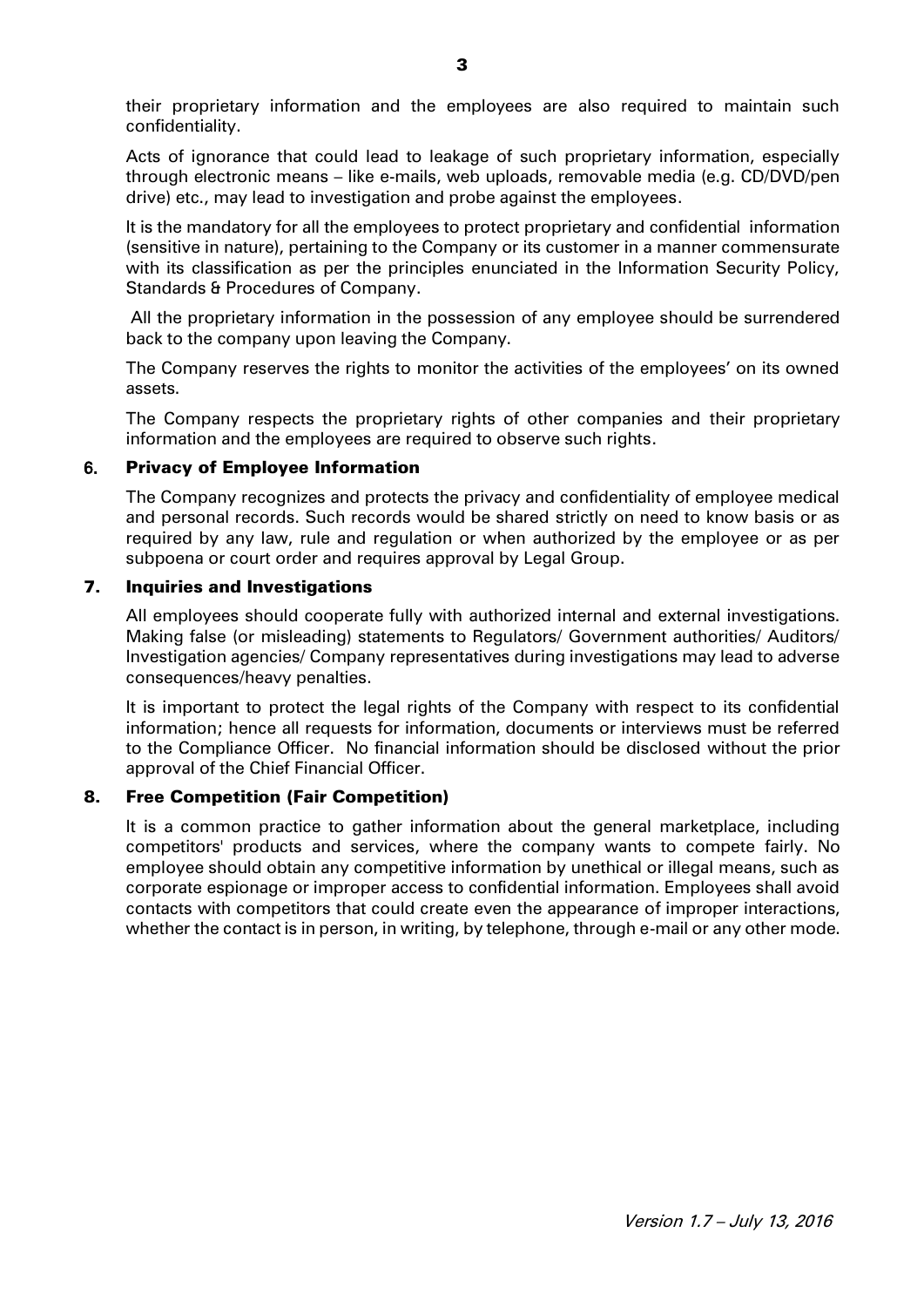### 9. Personal Investments

In order to protect the integrity of the Company, ICICI Group, its subsidiaries and affiliates, it is essential for all the employees to conduct their personal trading as per the framework prescribed for prohibition of insider trading under SEBI (Prohibition of Insider Trading) Regulations, 2015, and as per Code of Conduct for Prevention of Insider Trading (Insider Trading Code) under SEBI guidelines in an appropriate manner that withstands public scrutiny and does not create even the appearance of impropriety

It should be noted that using non-public information to trade in securities, or providing a family member, friend or any other person with a "tip", is illegal. All public information should be considered inside information and should never be used for personal gain.

All the employees are required to familiarize themselves and comply with the "Code of Conduct for Personal Investments of Employees Handling Investments for ICICI Lombard and such Employees' Immediate Relatives" ('The Code') as adopted by the Company. CA copy of the Code is available on the Intranet or alternatively can be obtained from the Investment function.

### 10. Know Your Customer / Anti Money Laundering

Anti Money Laundering & Combating Financing of Terrorism legislations criminalize flow of money of/from the specified crimes including trafficking of any kind (e.g.: drug, human, animal, organs, body parts, etc.), terrorism, theft, fraud, handling of stolen goods, counterfeiting, etc. It is also an offence to undertake and/or facilitate transactions with individuals and entities whom you suspect of being involved in money laundering or terrorist financing (ML/TF).

The Company has adopted "Anti Money Laundering (AML) Policy and Framework" in line with the IRDAI circular bearing reference no. IRDA/SDD/GDL/CIR/020/2013 dated February 07, 2013 on "Anti-Money Laundering/Counter Financing of Terrorism (AML / CFT) – Guidelines for General Insurer ("The guidelines"). The principal objectives of the Policy are as under:

- a. Preventing the Company from being used by money launderers to further their illicit business;
- b. Enabling assistance to law enforcement agencies in identifying and tracking down money launderers;
- c. Ensuring that the Company remains compliant with all relevant anti-money laundering legislation and regulations to the extent applicable.

All the employees are required to adhere to the statue/regulations/circulars/guidelines/rules/policy applicable to the Company with regards to the Anti - Money Laundering / Counter Financing of Terrorism (AML / CFT). The Employees should exercise requisite care in selecting those with whom we conduct business. While conducting business, the Employees must adhere to processes which are in place for checking the identity and complete profile of the customers and counter parties as per the guidelines. In case of unusual transactions which are not of regular nature, care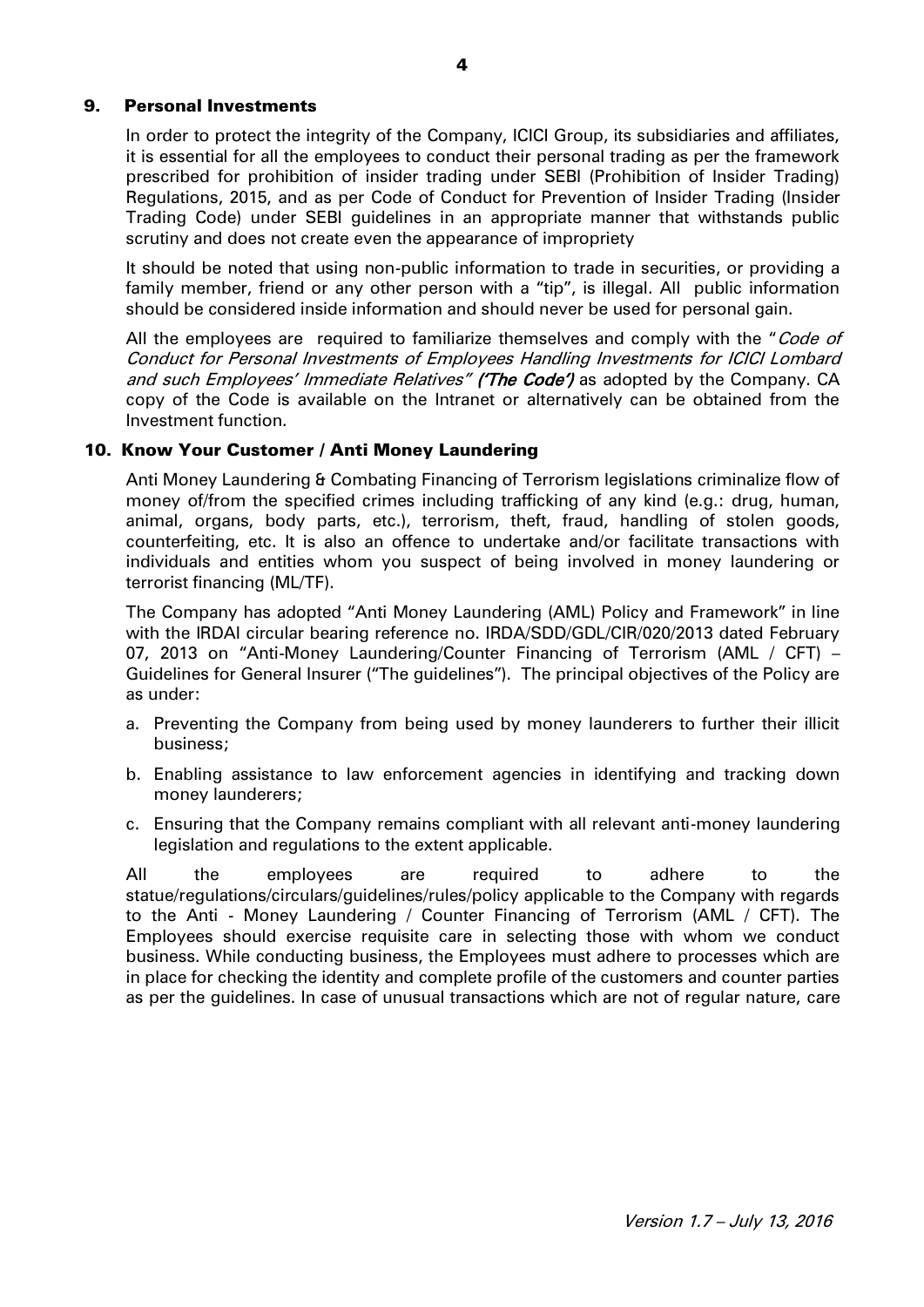should be exercised and reasons for undertaking that transaction should be analysed/documented with appropriate internal approvals. These processes ensure adequate customer due diligence and ongoing monitoring of their transactions. This is done to detect suspicious transactions during the entire period of relationship.

# 11. Accuracy of Company Records and Reporting

Employees must ensure that records, data and information owned, collected, used and managed by them for or on behalf of the Company is accurate and complete. Records must be maintained as per the Record Maintenance Policy adopted by the Company.

Employees must assist in maintenance of appropriate records so as to ensure that financial transactions are prepared in accordance with generally accepted accounting principles and that they fairly present the financial conditions and results of the company.

Employees must observe high standards of decency regarding content and language when creating business records and other documents (such as email) that may be retained by the Company or any third party.

Any misappropriation or tampering or non - maintenance of records should be reported to the Head of the concerned function.

# 12. Reporting to Government/external agencies

The Company has a responsibility to communicate effectively with shareholders so that they are provided with full, accurate and timely information, in all material respects, about the financial results and condition of operations of the Company. The reports and documents are required to be filed with or submitted to regulatory authorities. Therefore, such reports and any other public communications should be full, fair, accurate, timely and understandable.

Employees must, therefore, never make inaccurate or misleading reports, certificates, claims or statements to government / regulatory authorities.

# 13. Protecting assets of the Company

Protecting assets of the Company against loss, theft or other misuse is the responsibility of every employee, officer and Director. Any suspected loss, misuse or theft should be reported to the supervisor or the Chief Financial Officer.

# 14. Gifts and Entertainment

#### 14.1 Accepting Gifts and Entertainment - General Principles

Employees should not accept gifts - anything of value (including entertainment and incentives) from current or prospective customers or vendors or suppliers, unless it is in accordance with the Operational Guidelines for Acceptance of Gifts, Entertainment and Sponsored Travel.

These guidelines would broadly cover following areas: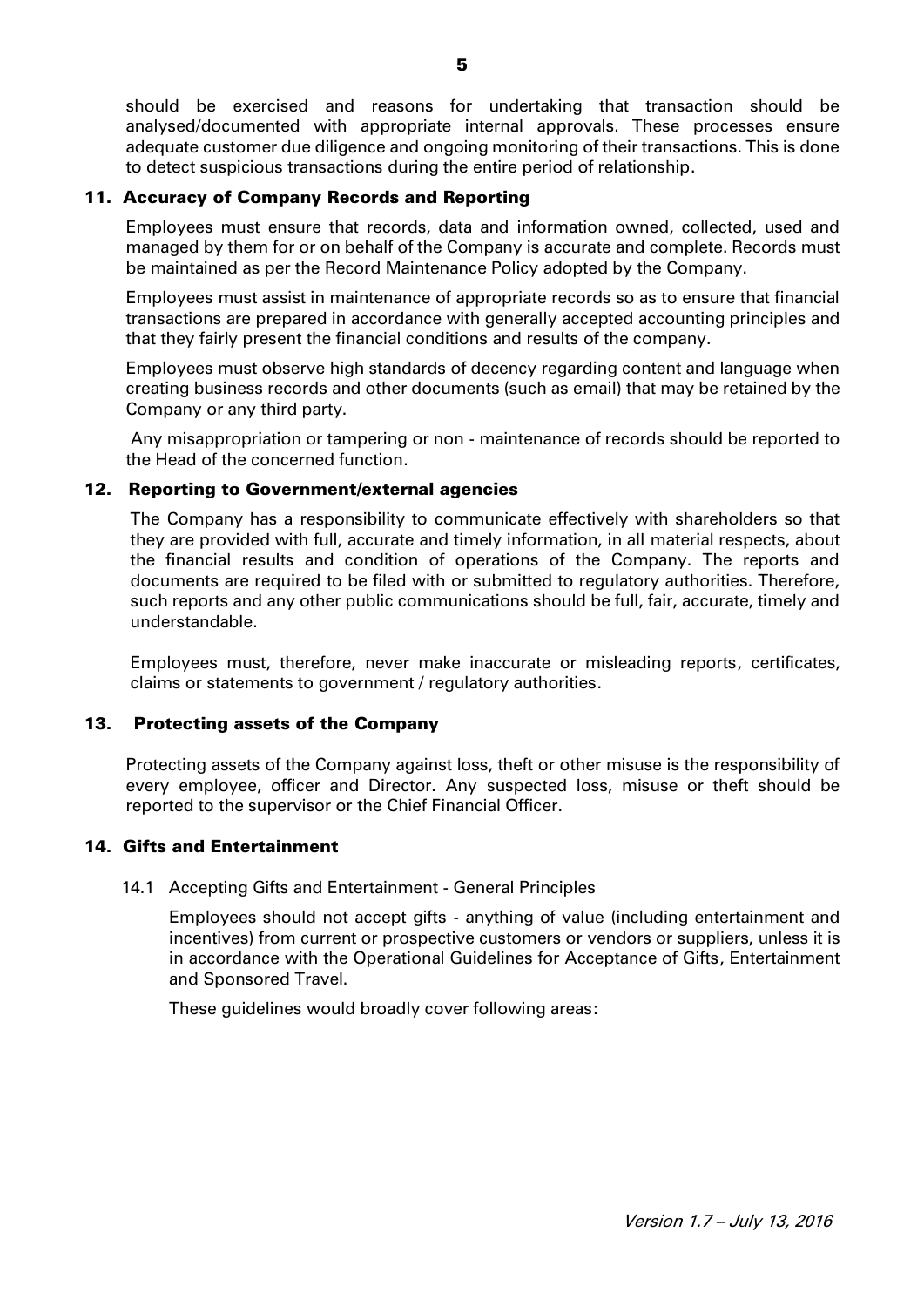- Gifts
- Entertainment and Sponsored Travel
- Incentives offers received at the Company's Level
- 14.2 Giving Gifts and Entertainment Bribery and Corruption
	- 14.2.1 A Bribe is an inducement or reward offered, promised, provided, given or received directly or indirectly in order to influence a decision of the recipient or induce improper performance which may result in a business, financial or other kind of gain or advantages to the offerer. Corruption is the abuse of entrusted power for a private gain.
	- 14.2.2 The employees must note that the Company follows a zero tolerance approach towards Bribery and Corruption.
	- 14.2.3 The employees must not make any payment to or for anyone for the purpose of obtaining or retaining business or for obtaining any favorable action. If any employee is found to be involved in making such payments, such employee would be subject to disciplinary action as well as potential civil or criminal liability for violation of the code. Such payment shall also include payment by the way of giving funds or property as donation.
	- 14.2.4 No employee should offer or give any funds or property as donation to any government agency or its representatives, in order to obtain any favorable performance of official duties.
	- 14.2.5 While the employees are expected to put in the best of their efforts in every transaction, they will not be penalized by the Company for delayed performance of a transaction solely on the grounds of refusal to pay bribes.
	- 14.2.6 The employee should familiarize and comply with the Anti-bribery and Anticorruption Policy of the Company, which is available on the Intranet. The employee must contact the Compliance Group with any questions on the matter.

#### 15 Workplace Responsibilities

- 15.1 Fair Employment Practices and Diversity
	- 15.1.1The Company is committed to adoption of fair employment practices. It ensures diversity of workplace through efforts to recruit, develop and retain the most talented people from a diverse candidate pool. It upholds the principle that advancement is based on talent and performance and there is a commitment to equal opportunity.
	- 15.1.2 As a fair employment practice, it is expected that the employees shall not (during the course of their service or upon cessation of their service for a period of six months from the date of cessation) directly or indirectly on their own accord or on their behalf or in conjunction with any other person, convey or solicit or attempt to induce any employee or any employee of a business associate to leave their current employment with the Company and join the service of the new employer or any competitor.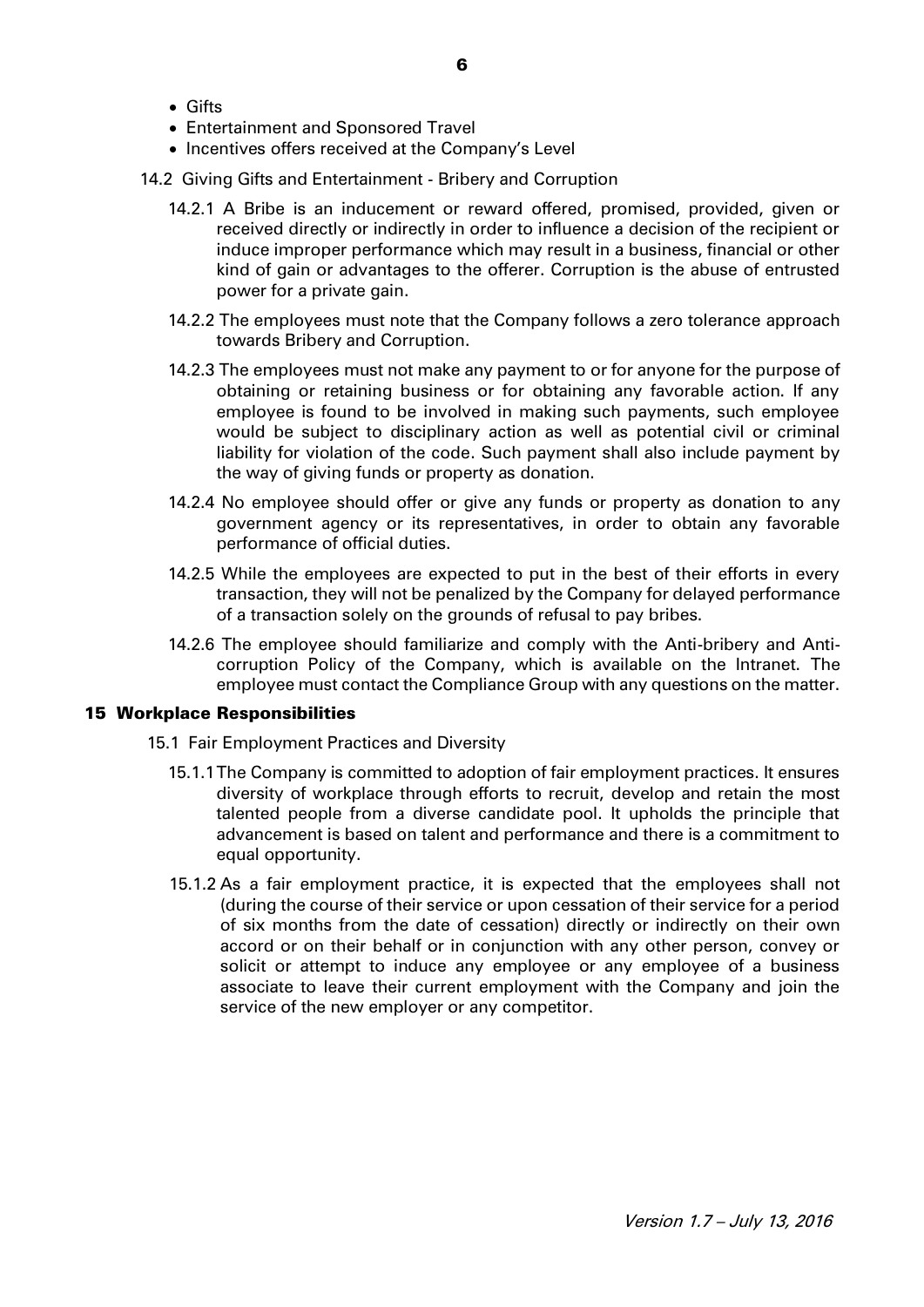15.2 Drug and Smoke Free Workplace

All employees should ensure that their workplace is healthy and productive, free from any illegal drugs and smoking.

- 15.3 Discrimination and Harassment and Intimidation
	- 15.3.1 The Company is committed to prohibition of harassment and intimidation of employees in the workplace. The Company discourages conduct that implies granting or withholding favors or opportunities as a basis for decisions affecting an individual, in return for that individual's compliance. Such action of harassment is relatively easier to identify, as it takes the form of either a threat or a promise, whether explicit or implied.
	- 15.3.2 The Company has a Gender Neutral Policy that prohibits unwelcome advances, requests for sexual favors, or other verbal or physical conduct where such conduct has the purpose or effect of interfering with an individual's work performance or creating an intimidating, hostile or offensive working environment.
- 15.4 Safety at the Workplace
	- 15.4.1 The Company considers safety of employees as the primary concern. The Company is committed to safety of employees and expects its employees to comply fully with appropriate laws and internal regulations.
	- 15.4.2 The Company encourages responsible behavior of its employees and colleagues that result in the best possible accident prevention measures. This applies both to the technical planning of workplaces, equipment, and processes and to safety management and personal behavior in everyday workplace.
	- 15.4.3 All the employees are expected to be attentive to general safety principles as laid down from time to time or under common knowledge.
- 15.5 Fair Treatment of counter-parties
	- 15.5.1 All employees shall act responsibly, honestly and with integrity in all dealings with the Company's vendors, customers including prospective customers, government officials, regulators and competitors.
	- 15.5.2 The Company's contractual relationships with its vendors, agents and customers are important for its success. Vendor selection and hiring decisions must be made objectively and in Company's best interest, based on evaluation of integrity, suitability, price, delivery of goods/ service, quality and other pertinent factors.
	- 15.5.3 Similarly, negotiations with customers and potential customers should be conducted in a professional manner. In addition, employees should never enter into agreements, written or otherwise, that would appear to contain questionable accounting and/or business practices.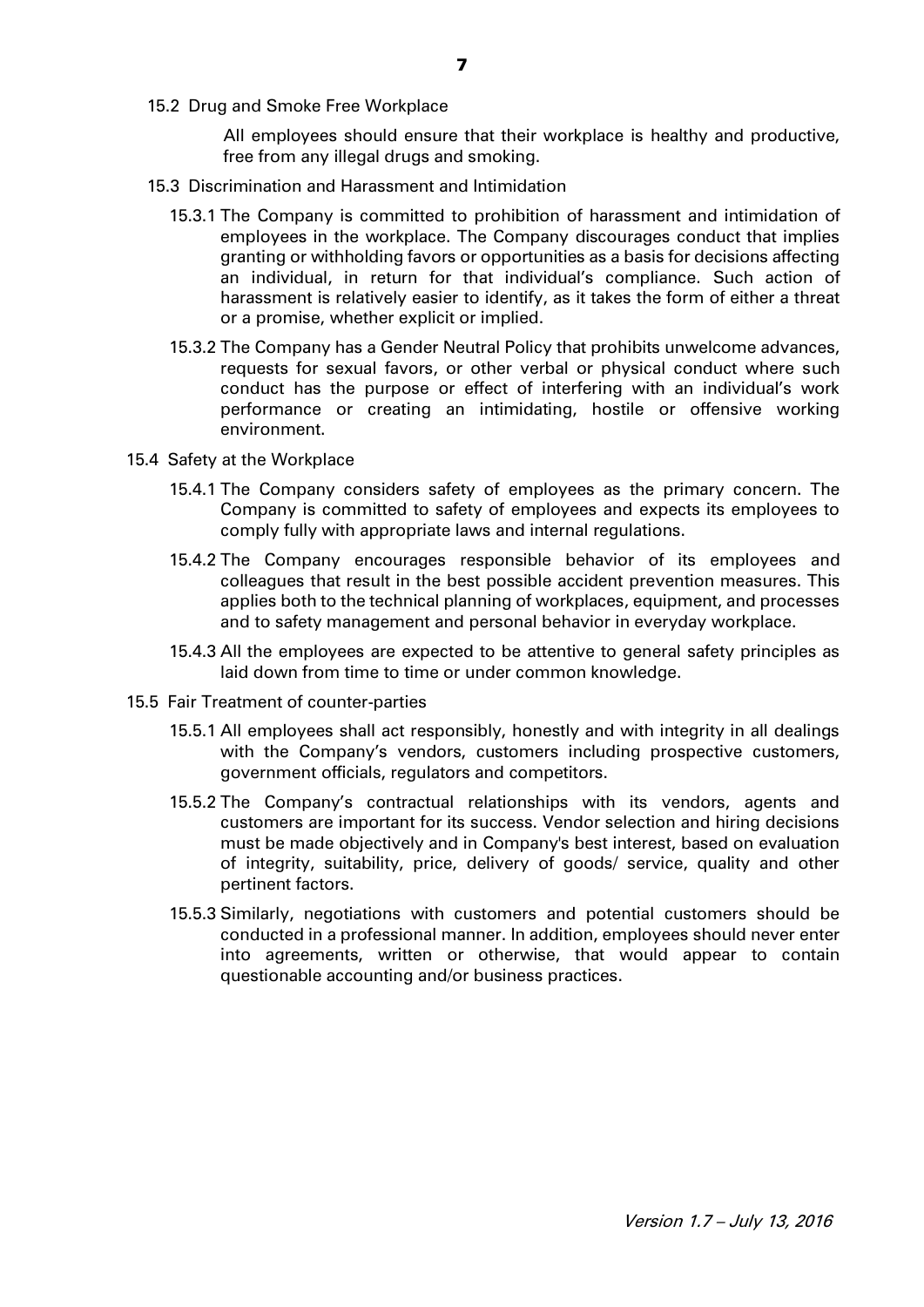- 15.5.4 All relationships with external counter-parties should be conducted in professional and impartial manner. Vendor selection and hiring decisions must be made objectively and in best interest of the Company, based on evaluation of integrity, suitability, price, delivery of goods/ service, quality and other pertinent factors. The employees should commit to fair contract and payment terms with them in return of good service at a good price supplied in a responsible manner.
- 15.5.5 Any personal relationship of the employees with contractors, suppliers and vendors should be disclosed by them to their superiors at the time of entering into any transaction with them and should not influence any decisions made on behalf of the Company. Negotiations with customers and potential customers should be conducted in a professional manner.
- 15.5.6 Vendors or suppliers should not be used for any personal purposes, so as to have any conflict of interest while dealing with them.
- 15.5.7 The quality of company's relationships with its suppliers and other external counter-parties often has a direct bearing on the quality of the products offered by the company, services and ultimately our customer relationships. The company, therefore expect its suppliers to operate to the same standards as the company expects for themselves.
- 15.6 Corporate Opportunities
	- 15.6.1 Employees and Directors are prohibited from making any personal benefits from the business opportunities that arise through the use of corporate property, information or position. No employee or Director should use corporate property, information or position for personal gain, and no employee or Director shall compete with the Company.
	- 15.6.2 Competing with the Company may involve engaging in the same line of business as the Group, or any situation where the employee or Director takes away from the Group opportunities for sales or purchases of property, products, services or interests.
- 15.7 Contact with Media
	- 15.7.1 In order to pro-actively manage the reputation of the company with the media and to ensure consistency of messages, interaction with media must occur only with the prior approval of corporate communications team of the company.
	- 15.7.2 Social media allows users to interact with each other by sharing information, opinions, knowledge and interests. Some examples of social media are sites such as Facebook, YouTube, LinkedIn, Orkut, Twitter etc.
	- 15.7.3 There are various risks associated with communicating on the Social Media platform. Thus, there is a need to address such concerns in an appropriate manner keeping in mind the interest of the Company and its wider stakeholders.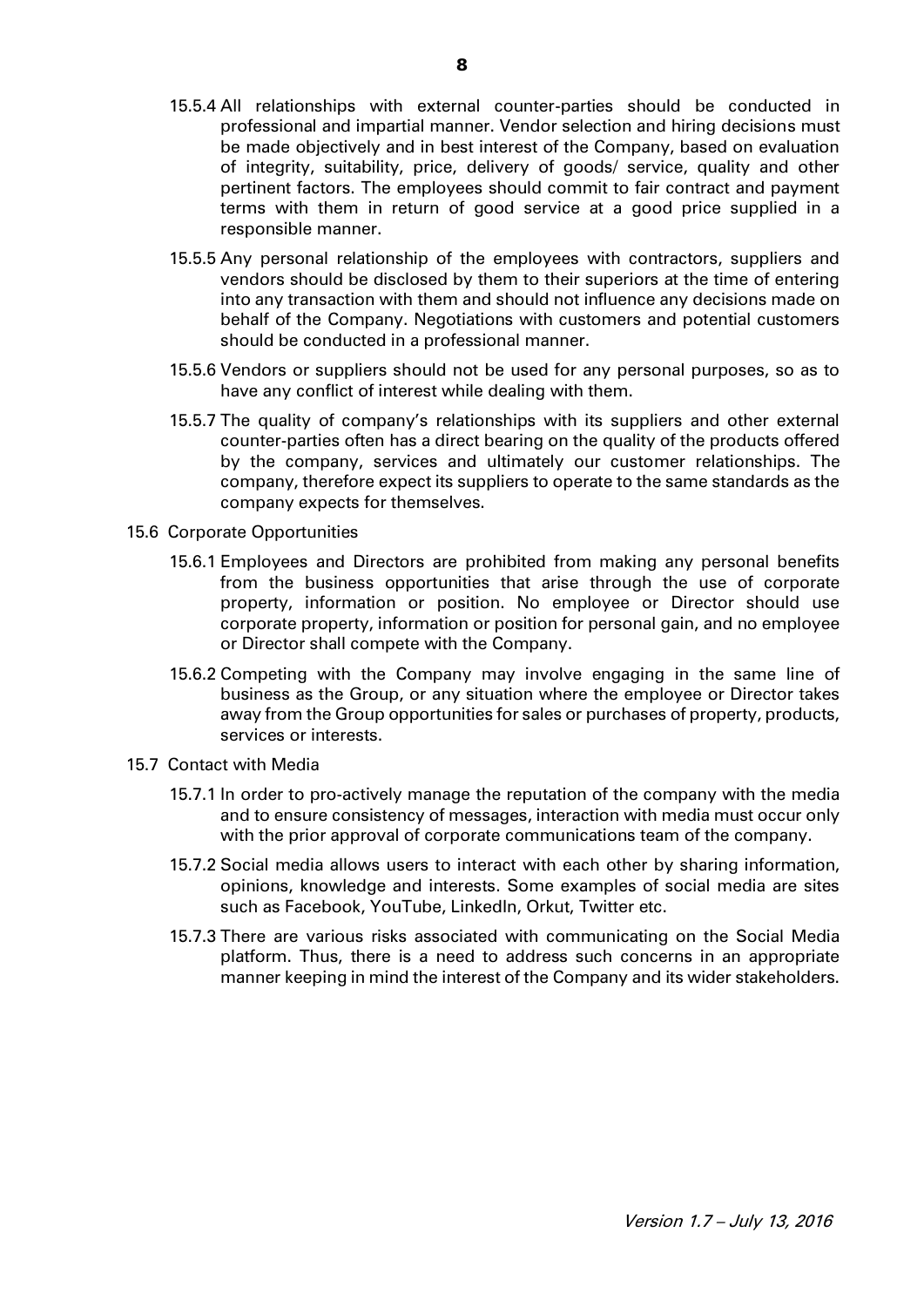15.7.4 Social Media guidelines of the Company lay down standards that employees should adhere to while communicating internally, externally as well as online.

# 16. Special Responsibilities of Superiors and Managers

In addition to responsibilities as employees, supervisors and managers must abide by the:

- 16.1 Duty of selection Carefully select the employees for a job in light of their personal and professional qualifications. The duty of care increases with the importance of the obligation to be entrusted to the employee.
- 16.2 Duty of instruction Formulate obligations in a precise, complete, and binding manner, especially with a view to ensure compliance with provisions of instructions.
- 16.3 Duty of monitoring Ensure that compliance with provisions of applicable laws / regulations is monitored on a constant basis (duty of monitoring).
- 16.4 Duty of communication Communicate to the employees that any violation of the applicable laws / regulations are disapproved of and would have disciplinary implications.

# 17. Raising Ethical Issues

- 17.1. The Company encourages its employees to report to their supervisor/HR/compliance, concerns and suspected violations of the Code, internal policies, external legal and regulatory requirements etc. The employee can choose to remain anonymous if he/she so wishes. All significant breaches should be escalated immediately.
- 17.2. The Company will conduct prompt and thorough investigations of alleged violation and take appropriate corrective action.
- 17.3. No Retaliatory action against an employee shall be taken for making a report in good faith.
- 17.4. HR department of the company shall take appropriate actions against individuals who have acted in violation of extant laws, rules and regulations.
- 17.5. An employee who violates the internal policies and guidelines shall be subject to disciplinary action, including demotion or dismissal.
- 17.6. All employees before taking any new role, assignment or responsibilities, shall ensure that all dos and don'ts are well understood, so that acting in contravention to the code is avoided.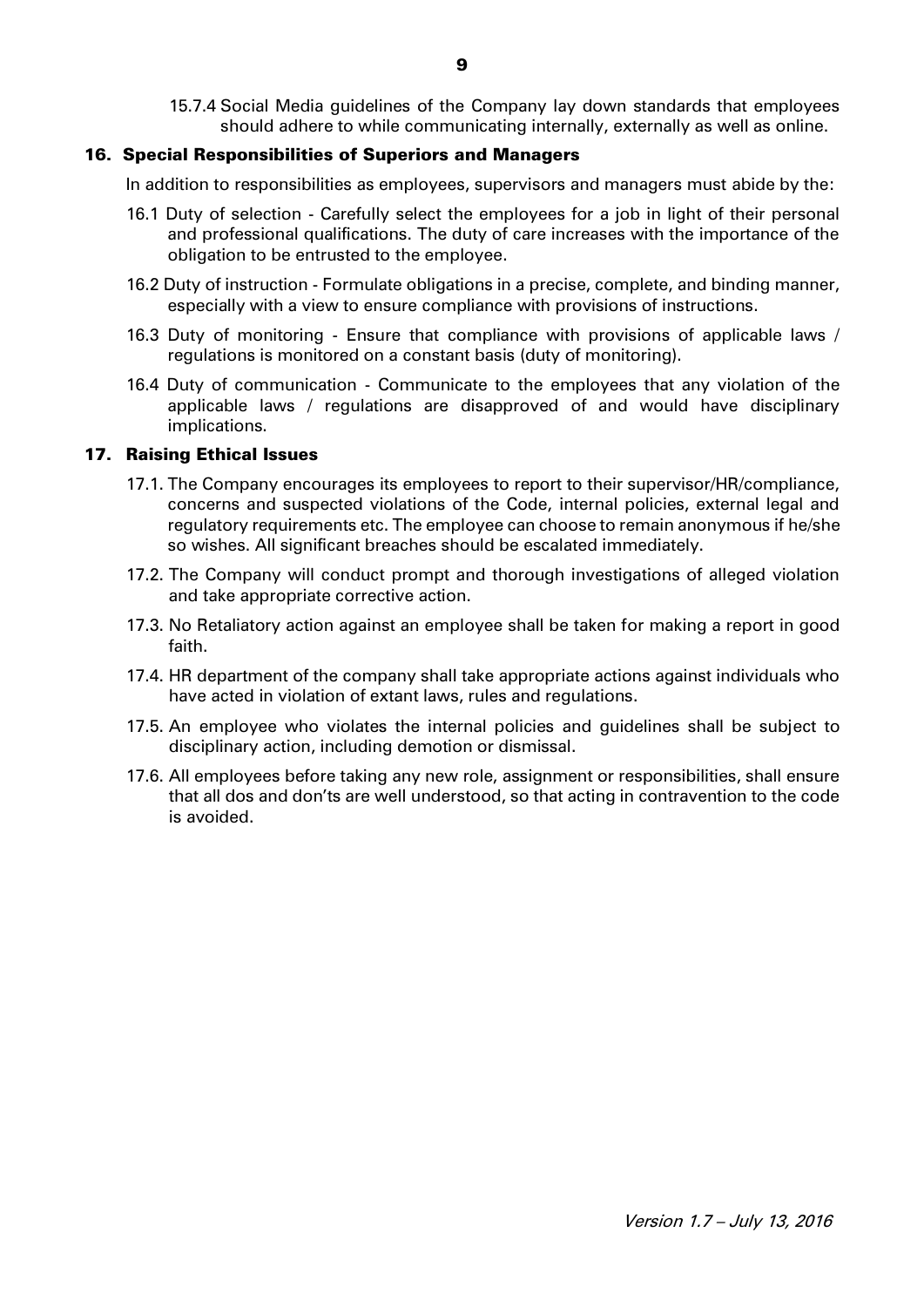# Compliance with Code of Conduct

It is the responsibility of each employee to Comply with this Code of Conduct and the Company policies and procedures. An employee's conduct, in relationship to the code and policies, may affect his performance reviews and job status. Violations or failure to abide by the Code of Conduct, applicable laws or other Company policies and procedures can result in disciplinary action including termination of employment. Violation of the code that involves illegal behavior will be reported to the appropriate authority. In case the Company suffers a loss, it may pursue its remedies against the individuals or entities responsible.

Any waiver of any provision of this Code for any employee of ICICI Lombard shall be approved in writing by the Compliance Officer/Head HR based on the business requirements and applicable legal framework. This Code is subject to modifications and can be amended by the Audit Committee of the Board from time to time.

The Code of Conduct cannot answer every question or address every possible situation and should be read in conjunction with applicable regulations, prevalent policies, practices and procedures of the Company.

This code shall apply equally to all employees.

The Compliance Officer/ Head of HR will have the primary responsibility and authority for enforcement of this Code, subject to supervision of the Board Nomination and Remuneration Committee of the Board of Directors, in case of accounting, internal accounting, controls or auditing matters, the Audit Committee of Board of Directors, The Company will devote necessary resources to enable the Compliance Officer / Head of HR to establish such procedures as may be reasonably necessary to create a culture of accountability and facilitate compliance with this Code. Questions concerning this Code should be directed to the Compliance Officer / Head of HR.

Employees and Directors should promptly report any concern about violations of ethics, laws, rules, regulations or this Code, including by any senior executive officer or Director, to their supervisors, managers or the Compliance Officer / Head of HR of the Company. Any such concerns involving the Compliance Officer / Head of HR should be reported to the Board.

The Company encourages all its employees and Directors to report any suspected violations promptly and intends to thoroughly investigate any good faith reports of violations. The Company will not tolerate any kind of retaliation for reports or complaints regarding misconduct that were made in good faith. Open communication of issues and concerns by all employees and Directors without fear of retribution or retaliation is vital to the successful implementation of this Code. All Employees are required to cooperate in internal investigations of misconduct and unethical behavior.

Any waivers (including any implicit waivers) of the provisions in this Code for executive officers or Directors may only be granted by the Board of Directors and will be promptly disclosed to the shareholders. Any such waivers will also be disclosed in the Company's annual report under Indian law and its annual report on Form 20-F.

# 1. Key Irregularities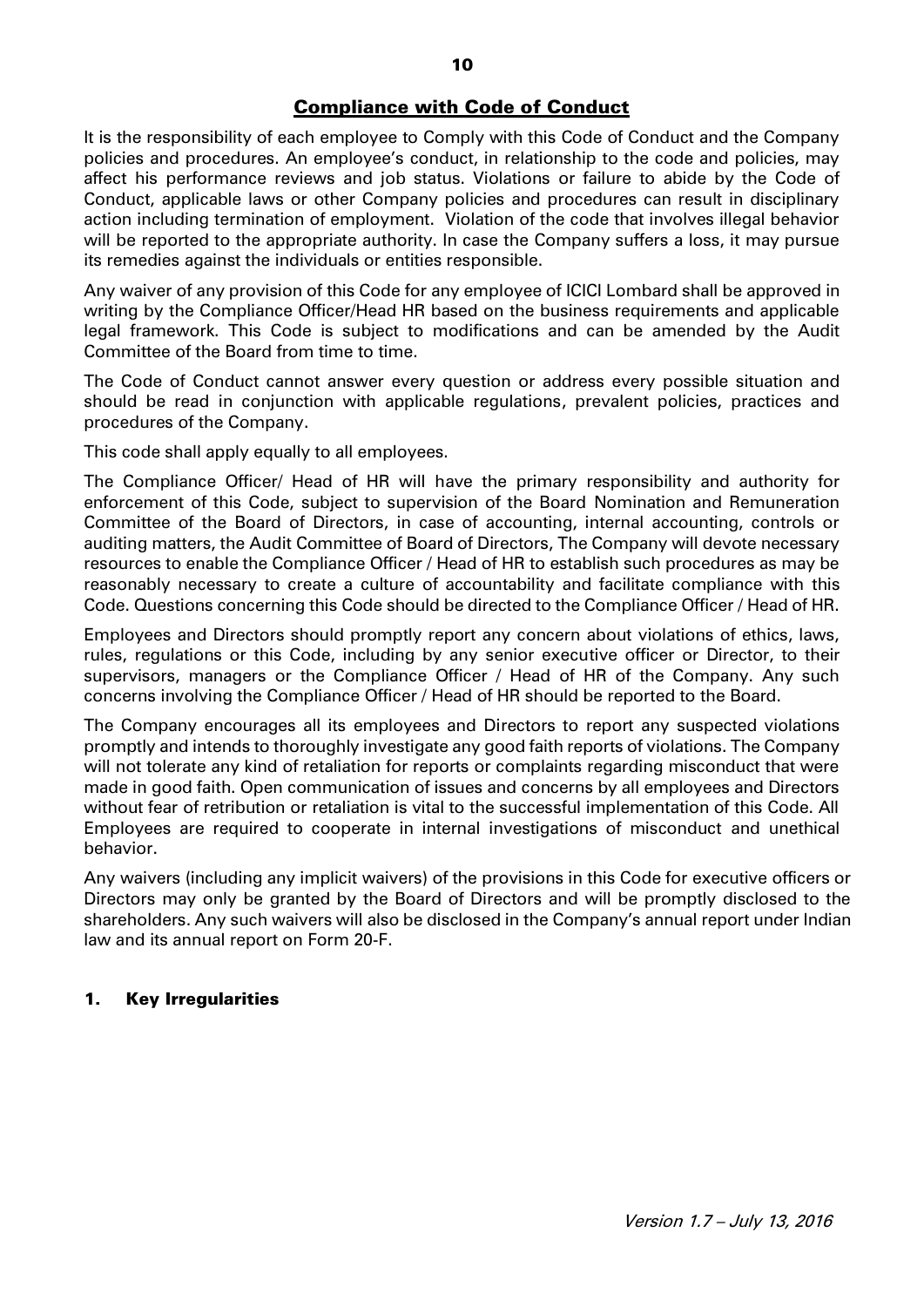- 1.1 While the Company believes that the employees would realize and appreciate the need to follow this Code in letter and spirit, in an unfortunate incident or act of breach, a corrective and/or deterrent action becomes unavoidable. Hence, any act of breach of the stipulations mentioned in the Code would be treated as misconduct which may attract penal action.
- 1.2 Based on the intent, seriousness and mitigating/extenuating circumstances of such noncompliance the breaches may be broadly classified into four categories as detailed hereunder:
	- 1.2.1 Habitual Irregularities

Repeated negligence in performing duties, depending on the gravity and consequences to the Company may fall under this category. Illustrative behavior includes:

- 1.2.1.1 Unpunctual or irregular attendance, leaving workplace without permission, habitual or prolonged absence without leave.
- 1.2.1.2 Negligence or failure to take due care while obtaining and preserving documents/records.
- 1.2.1.3 Negligence or failure to ensure accuracy and timely completion of work.
- 1.2.1.4 Indecent/discourteous behavior with customers, employees, superiors etc.
- 1.2.1.5 Not following the prescribed dress code.
- 1.2.1.6 Showing an intransigent or unreasonably negative attitude to management and/or fellow employee's.
- 1.2.1.7 Minor breach of health and safety requirements.
- 1.2.1.8 Smoking in a non designated area.
- 1.2.1.9 Careless use of the Company's equipment or furniture.
- 1.2.1.10 Refusing to attend nominated training programmes unless the absence is authorized by the superior.
- 1.2.1.11 Use of foul or abusive language (whether verbal or in writing) and gestures.
- 1.2.1.12 Refusing a reasonable request to moderate changes in responsibilities if such a change is a business necessity.
- 1.2.1.13 Being under the influence of alcohol and/or drugs not medically prescribed when at work (whether on the Company premises or otherwise).
- 1.2.1.14 Consumption or being under the influence of drugs not medically prescribed and/or excessive alcohol at a management sponsored event.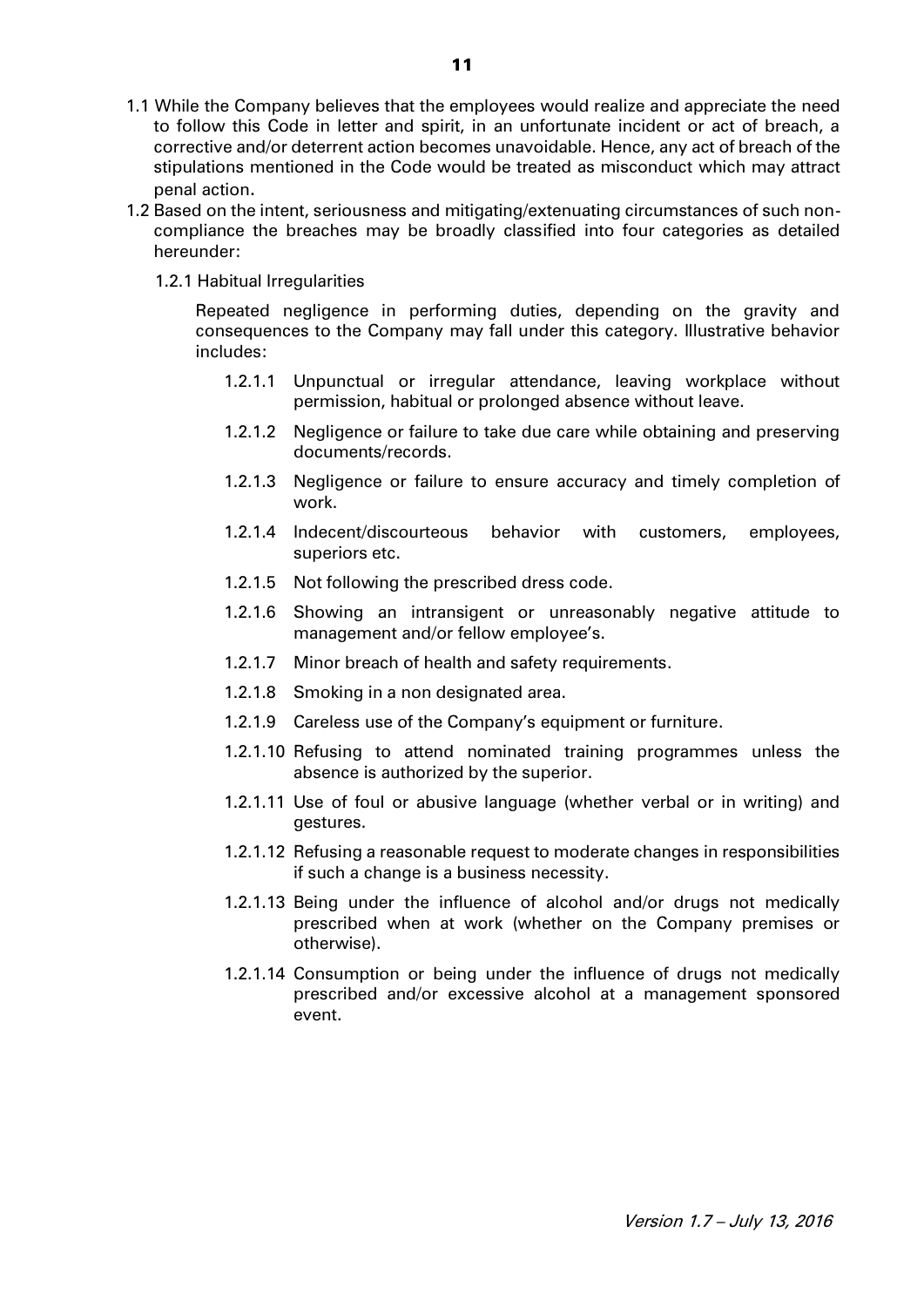1.2.2 Gross/ serious violations

Any act which is in breach of the Code, internal policies/procedures and which may cause financial loss or reputation risk to the company falls under this category. Illustrative behavior under this category includes:

- 1.2.2.1 Failing to comply with the Company policies, procedures, rules and working practices.
- 1.2.2.2 Obstructing the customers from dealing with the Company or obstructing other employees from discharging their responsibilities.
- 1.2.2.3 Engaging in any other trade/business/employment while in the employment of the company without confirmation of their supervisor.
- 1.2.2.4 Participation in any demonstration against the company or its Officials.
- 1.2.2.5 Accepting gifts and favors from clients and vendors in violation of relevant guidelines.
- 1.2.2.6 Disrupting/slowing down of continuous customer service or work, in the branch or office –either solely or by way of participation in strike, bandh etc.
- 1.2.2.7 Violation of any of the provisions of the security policy including IT security policy of the company.
- 1.2.2.8 Taking a decision at the cost of the company which has a financial implication favoring the employee or his/her relatives or associates.
- 1.2.2.9 Involvement in harassment including sexual harassment or racial harassment.
- 1.2.2.10 Failure to take all possible steps to protect the interest of the Company and to perform duties with utmost integrity, honesty, devotion and diligence.
- 1.2.2.11 Indulging in any act which is likely to cause damage/loss to the property and which are prejudicial to the reputation and interest of the Company.
- 1.2.2.12 Failure to act in the best judgment while performing duties as well as while exercising delegated power entrusted by company.
- 1.2.2.13 Failure to avoid indebtedness in any manner while in service.
- 1.2.2.14 Engaging in and/or facilitating any financial dealing/s including lending money belonging to the company to the colleagues.
- 1.2.2.15 Any act which brings or has the potential to bring dis-repute to the image of the Company at all times.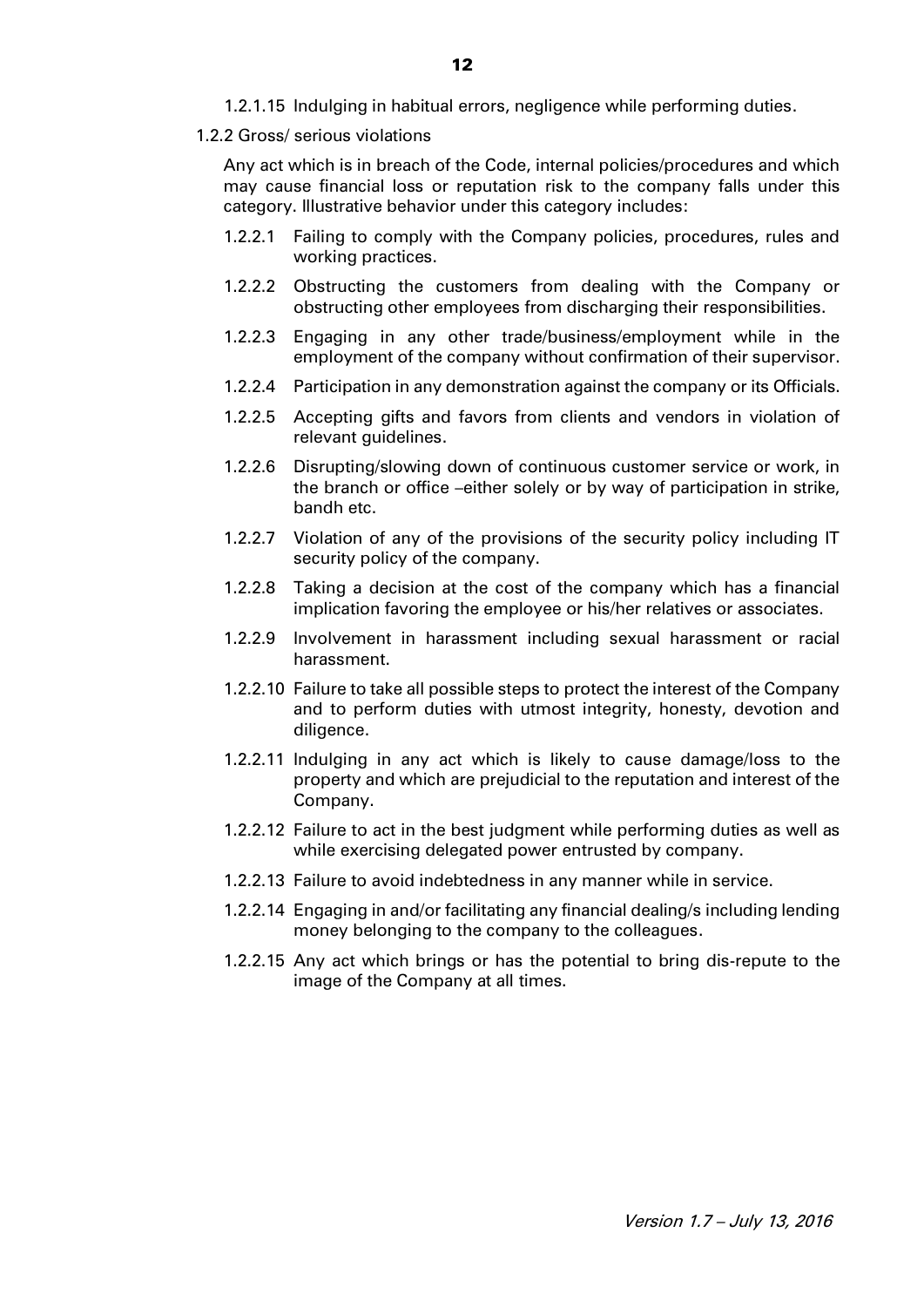- 1.2.2.16 Failure to comply with existing regulatory rules and regulations like Insurance Act 1938 and rules made thereunder, IRDA Act 1999, regulations, rules formulated by IRDA etc.
- 1.2.2.17 Any other act which is against the ethos/culture of the company.
- 1.2.3 Fraudulent Irregularities

Any act with a fraudulent or malafide intention irrespective of whether there was any financial loss or loss of reputation of the Company falls in this category. Some illustrative behavior under this category would include:

- 1.2.3.1 Suppressing or misrepresentation of facts.
- 1.2.3.2 Any act of creation/acceptance of fake/incorrect/fraudulent records or manipulation of records with fraudulent intention..
- 1.2.3.3 Failure to do proper due diligence in any deal/transaction to avoid any possibilities of a fraud or money laundering.
- 1.2.3.4 Theft or pilferage or any dishonest act affecting the company in any manner.
- 1.2.3.5 Involvement in any act in the area of corruption, misuse of office, criminal offences, suspected or actual fraud etc.
- 1.2.3.6 Helping customers in ways which could lead to a loss to the Company.
- 1.2.3.7 The Company shall issue a Guideline for "Operating Salary Account" by its employees for engaging in and/or facilitating any financial dealings through the same.

The Company is governed by the Companies Act, 2013 which has defined the act of "fraud" under Section 447 and has prescribed the penal provisions for the same. The same is reproduced below:

# Definition of Fraud:

"Fraud" in relation to affairs of a company or anybody corporate, includes any act, omission, concealment of any fact or abuse of position committed by any person or any other person with the connivance in any manner, with intent to deceive, to gain undue advantage from, or to injure the interests of, the company or its shareholders or its creditors or any other person, whether or not there is any wrongful gain or wrongful loss;

- (i) "Wrongful gain" means the gain by unlawful means of property to which the person gaining is not legally entitled;
- (ii) "Wrongful loss" means the loss by unlawful means of property to which the person losing is legally entitled.

Punishment for fraud: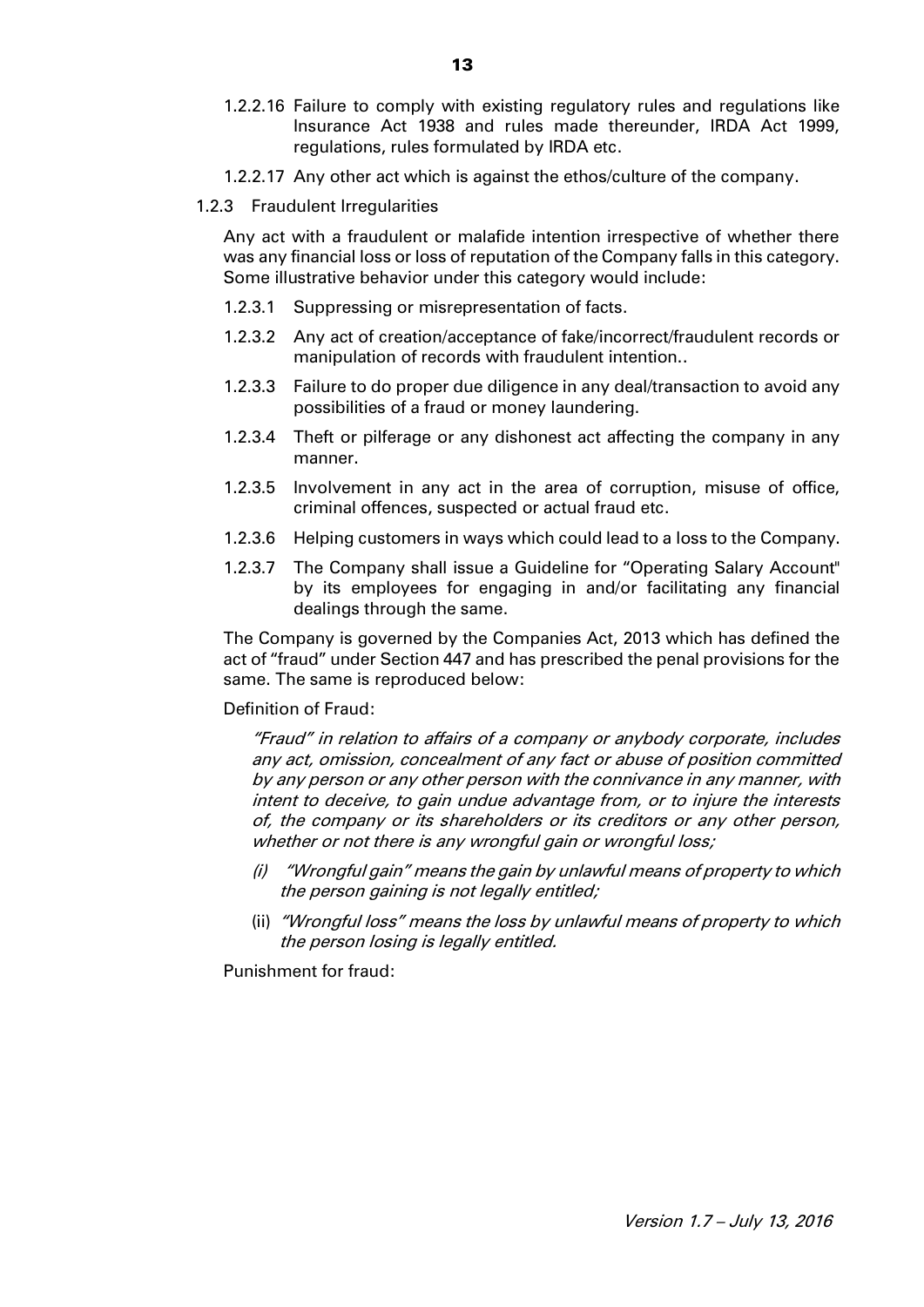Without prejudice to any liability including repayment of any debt under this Act or any other law for the time being in force, any person who is found to be guilty of fraud, shall be punishable with imprisonment for a term which shall not be less than six months but which may extend to ten years and shall also be liable to fine which shall not be less than the amount involved in the fraud, but which may extend to three times the amount involved in the fraud.

Provided that where the fraud in question involves public interest, the term of imprisonment shall not be less than three years.

Employees are expected to be mindful of the above provisions and exercise necessary diligence.

1.2.4 Irregularities in High Risk Areas

Any act which may not be apparently with fraudulent intention but are considered as High Risk area irrespective of any financial loss or loss to the reputation of the Company falls in this category. This includes:

- 1.2.4.1 Failure to act in spite of having knowledge of wrong things being practiced.
- 1.2.4.2 Failure to take corrective steps to stop such wrong practices.
- 1.2.4.3 Failure to escalate such matters to higher authorities.
- 1.3 The areas considered, as High Risk will be assessed by the Operational Risk Management Committee of the Company. Such committee will also have the power and authority to notify the list of High Risk areas from time to time.
- 1.4 It must be noted that irregularities cited in the above categories are indicative in nature and are not exhaustive.

# 1. Disciplinary Procedures

- 1.1. The primary objective of the disciplinary procedure is to make employees aware of the instance/s of apparent and reported breach of the Code on their part and to afford such employees with an opportunity of making submission against such reported instance/s including improving their attendance, work performance or amending/rectifying their conduct as the case may be, should they fall below the standards expected by the Company.
- 1.2. When deciding upon the appropriate way to deal with any potential issues an employee has in meeting the Company standards, the reasons behind this difficulty will be considered. There can be occasions when problems are due to an employee's incapability to do his/her job, personal circumstances or health rather than there being any measure of personal blame. In such cases, the employee will be informed by the immediate manager that he/she is not meeting the required standards.
- 1.3. The immediate manager will discuss his or her concerns with the employee and where appropriate, will agree objectives with the employee to be achieved over a reasonable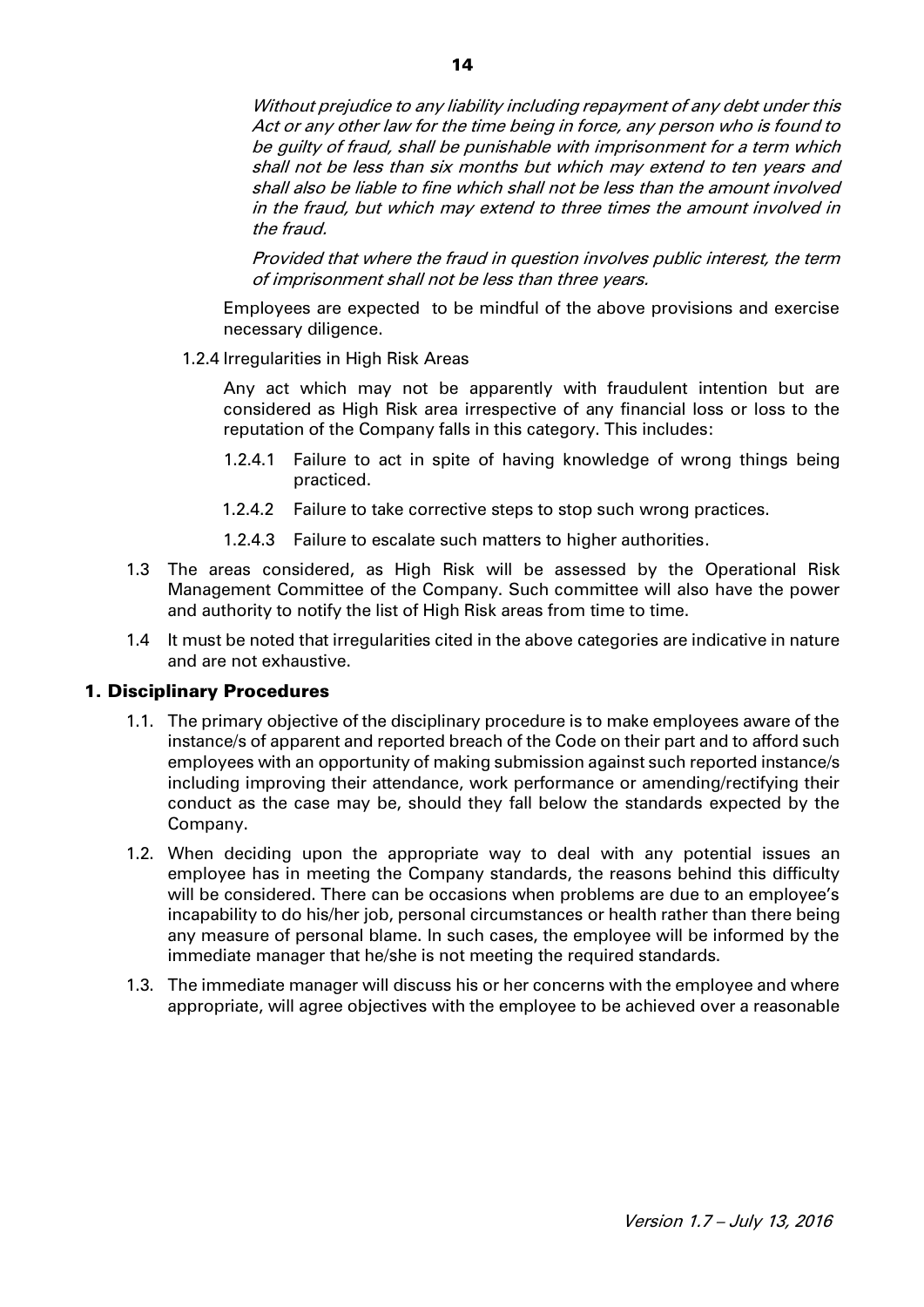period of time. The immediate manager will also discuss any assistance the employee may require, including where practicable - training. If after a reasonable time, an employee is still unable to reach the required standards, the matter may be dealt with within the context of the disciplinary procedure.

- 1.4. If the problem relates to the employee's health, the immediate manager may arrange for the employee to see the Company nominated Medical Advisor.
- 1.5. If the problem stems from the employee's failure to demonstrate satisfactory conduct, or there are problems with the employee's performance e.g. due to the employee's inattention or lack of motivation, the disciplinary procedure will be implemented.
- 1.6. Usually disciplinary procedure would start after detailed fact finding exercise/internal investigation including one-to-one discussion with the concerned employee, whereever possible-by the respective business group, is carried out and a detailed report to that effect is submitted to Head of HR. In certain cases such investigation may be carried out independent of the respective business group.

# 2. Disciplinary action

Depending upon the nature and seriousness of non-compliant behavior, the Company may take corrective action against the erring employees. The Company may prefer civil or criminal action against errant employees. Such actions may include penalties as deemed appropriate considering the nature of violation and its implications on the Company. The extenuating / mitigating circumstances, if any, shall also be considered while taking action.

These actions could be – Cautionary Action, Deterrent Action and Capital Action.

2.1. Cautionary action

The cautionary or exemplary action(s) may be in the form of:

- 2.1.1. Condoning, advising, warning, censuring etc.
- 2.1.2. Imposition of fine.
- 2.1.3. Suspension from employment for a certain period of time.
- 2.1.4. Adversely impacting annual performance rating.
- 2.1.5. Withholding of increment, performance linked bonus / incentive (partly).

# 2.2. Deterrent action

The deterrent action(s) may be in the form of:

- 2.2.1. Recovery of full / partial monetary loss caused to the Company with or without a financial penalty.
- 2.2.2. Suspension from employment for a certain period of time.
- 2.2.3. Withholding of increment, performance linked bonus / incentive (partly) or promotion.
- 2.2.4. Demoting to the lower grade or level or Reduction in basic salary.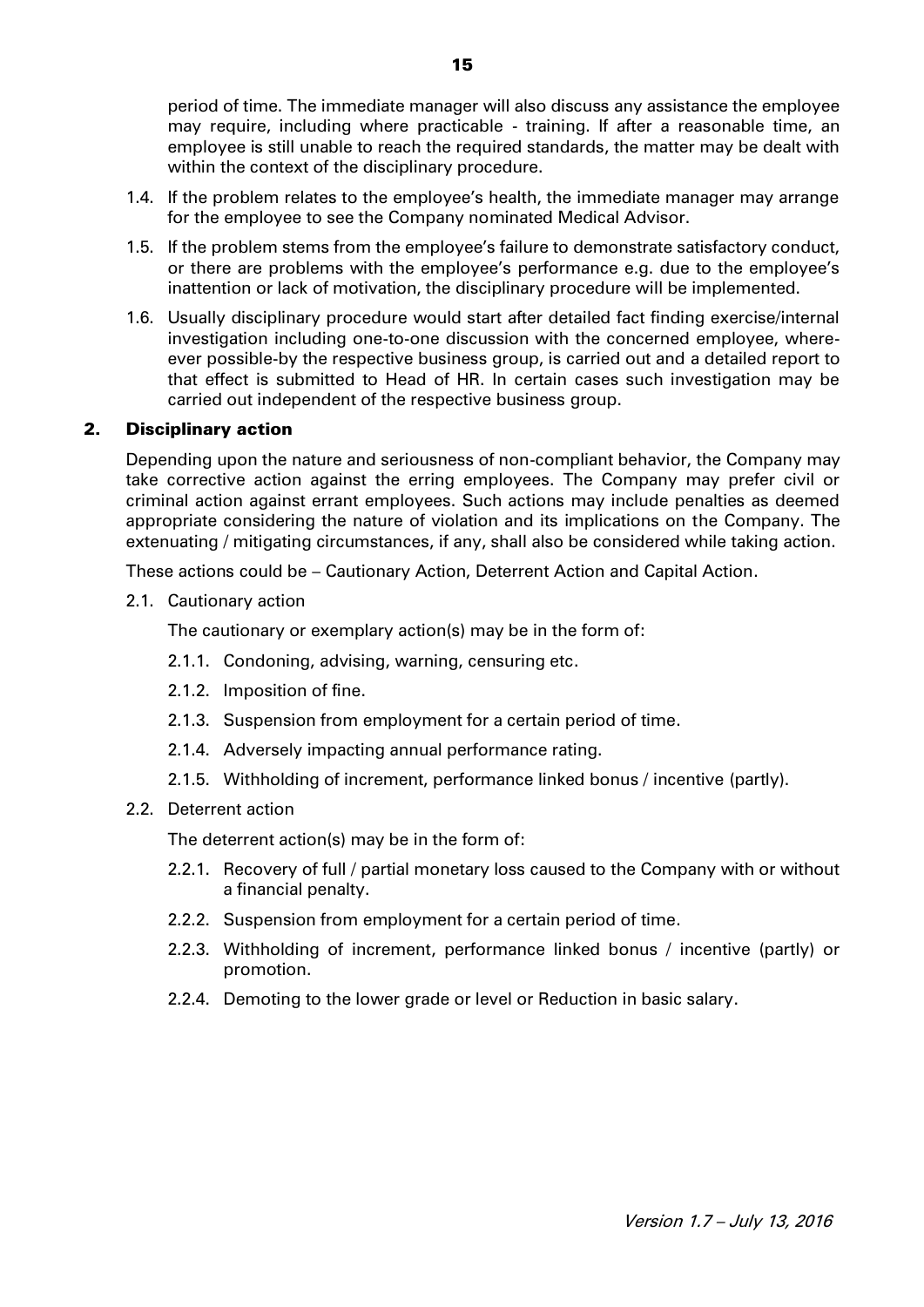### 2.3. Capital action

The capital action may be in the form of:

- 2.3.1. Temporary suspension or permanent termination of services.
- 2.3.2. Dismissal from services
- 2.3.3. Exit Through Resignation at the instance of the Company
- 2.3.4. Compulsory Retirement

### 3. Process for disciplinary action

- 3.1. The Company will be the sole judge to decide on the categorization of breaches as also the form of corrective actions.
- 3.2. All disciplinary actions shall be decided and intimated to the employees on the basis of the report received by the HR Team from the respective vertical / department after following the process as described in the foregoing.
- 3.3. Depending upon the nature of such report employee/s would be informed in writing of the gist of the instance/s of breach of the Code reported against them and would be afforded with an opportunity to make their submission/s in writing within specific time frame to the designated official in HR Team. On receipt of such communication from HR team, employees would be required to make their submission/s in writing which would be taken into consideration while arriving at a decision. However, in case employee/s choose not to avail of such an opportunity within the specific time frame or within extended time frame, if allowed by HR team in deserving cases, it would be construed that the employee concerned has no submission to make and accordingly the matter would be decided upon ex-parte and any decision taken in those circumstances would be binding on the concerned employee.
- 3.4. HR function of the Company shall put in place a matrix of Disciplinary Authority and the Appellate Authority to carry out all administrative/disciplinary actions envisaged under the Code.
- 3.5. The Disciplinary Authority of the Company shall on the basis of reports submitted to it by an Investigating authority/function and/or *suo-moto* after ensuring adherence to due process initiate appropriate investigation and disciplinary proceedings/actions against an erring employee and impose penalty/ies including but not limited to, placing an employee under suspension.
- 3.6. An employee against whom an order has been passed by a Disciplinary Authority, may, within seven working days from the date of receipt of the order, prefer an appeal in writing to the Appellate Authority. Such written appeals, if received within the stipulated time, shall be disposed of by the Appellate Authority by way of a detailed speaking order.
- 3.7. The range of possible actions outlined above should not be regarded as necessarily either sequential or cumulative. The Company reserves the right to omit any or all of the levels of action where it considers it appropriate. It is for the Disciplinary Authority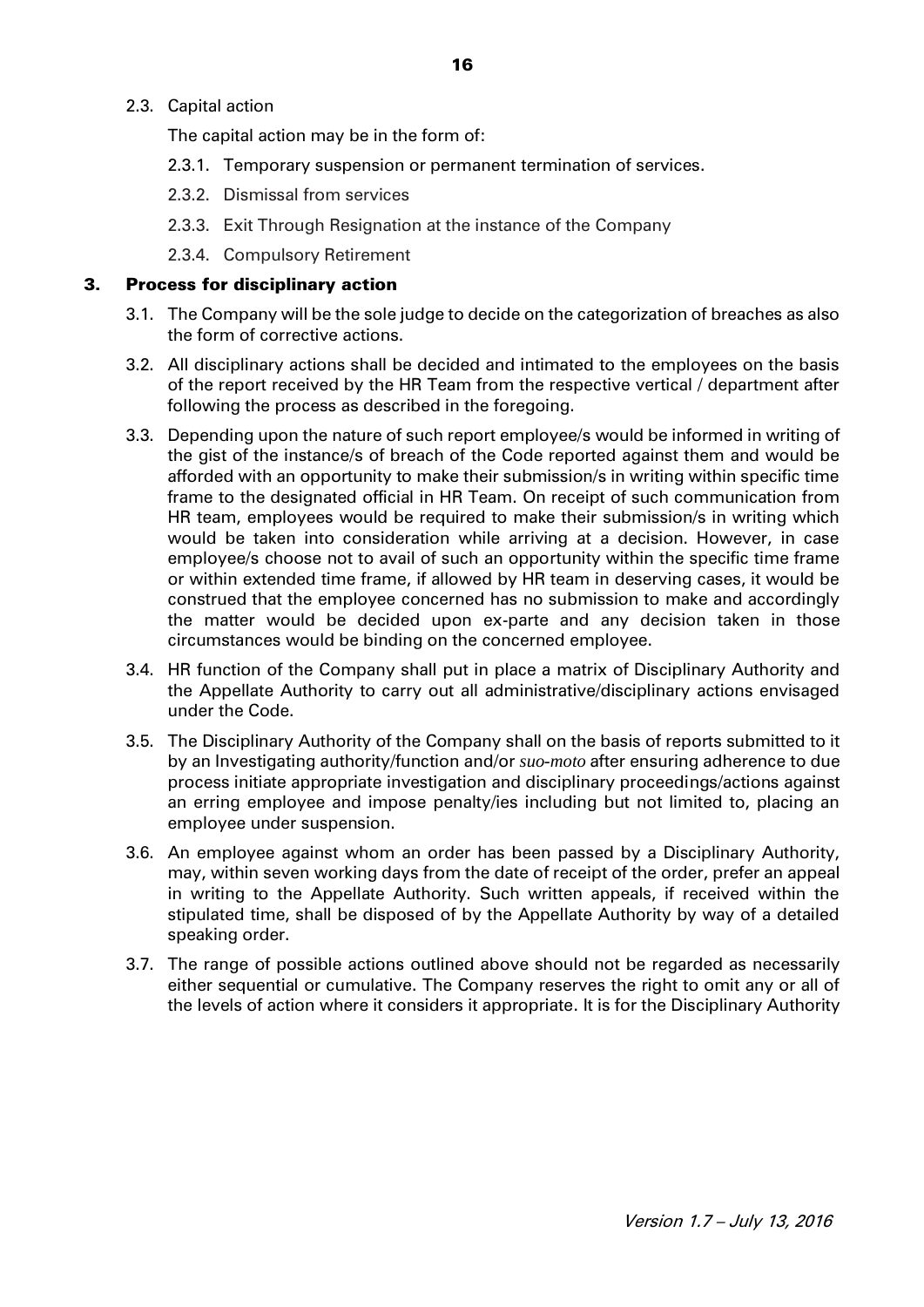to decide which of the possible responses are appropriate in any given case. For example, if a single breach of discipline is serious (albeit it may be the employee's first breach of discipline) the employee may be given a final warning notwithstanding the fact that no previous warnings have been given.

- 3.8. The Company reserves the right to suspend an employee on payment of subsistence allowance pending the outcome of disciplinary action.
- 3.9. During the first three months of suspension, an employee will be paid subsistence allowance at the rate of 1/3rd of basic pay and other allowances (except transport and or conveyance allowance) which he/she was drawing on the date of such suspension. In the event the suspension continues beyond three months, an employee shall be paid from the fourth month onwards at the rate of one half of the basic pay and allowances (except transport and or conveyance allowance) which he/she was drawing on the date of such suspension. Such an employee would not be eligible for any other benefits. However, if any local laws, which are applicable to an employee, provide for a payment of a higher amount than the above, the same shall be applicable and paid during the period of suspension.
- 3.10. The subsistence allowance will be paid to an employee on furnishing a declaration every month acceptable to the Company that the employee is not engaged in any other employment, business, profession or vocation or in any gainful activities, self employment during the period of suspension whether or not having earned any income. An employee under suspension shall have to report to the company for the purpose of investigation/enquiry as and when required by the company and shall not leave the station of his posting from where he was suspended without permission of the Compliance Officer/Head – HR of the Company.

#### Annexure

Duties of Directors as per Section 166 of the Companies Act, 2013:

Version 1.7 – July 13, 2016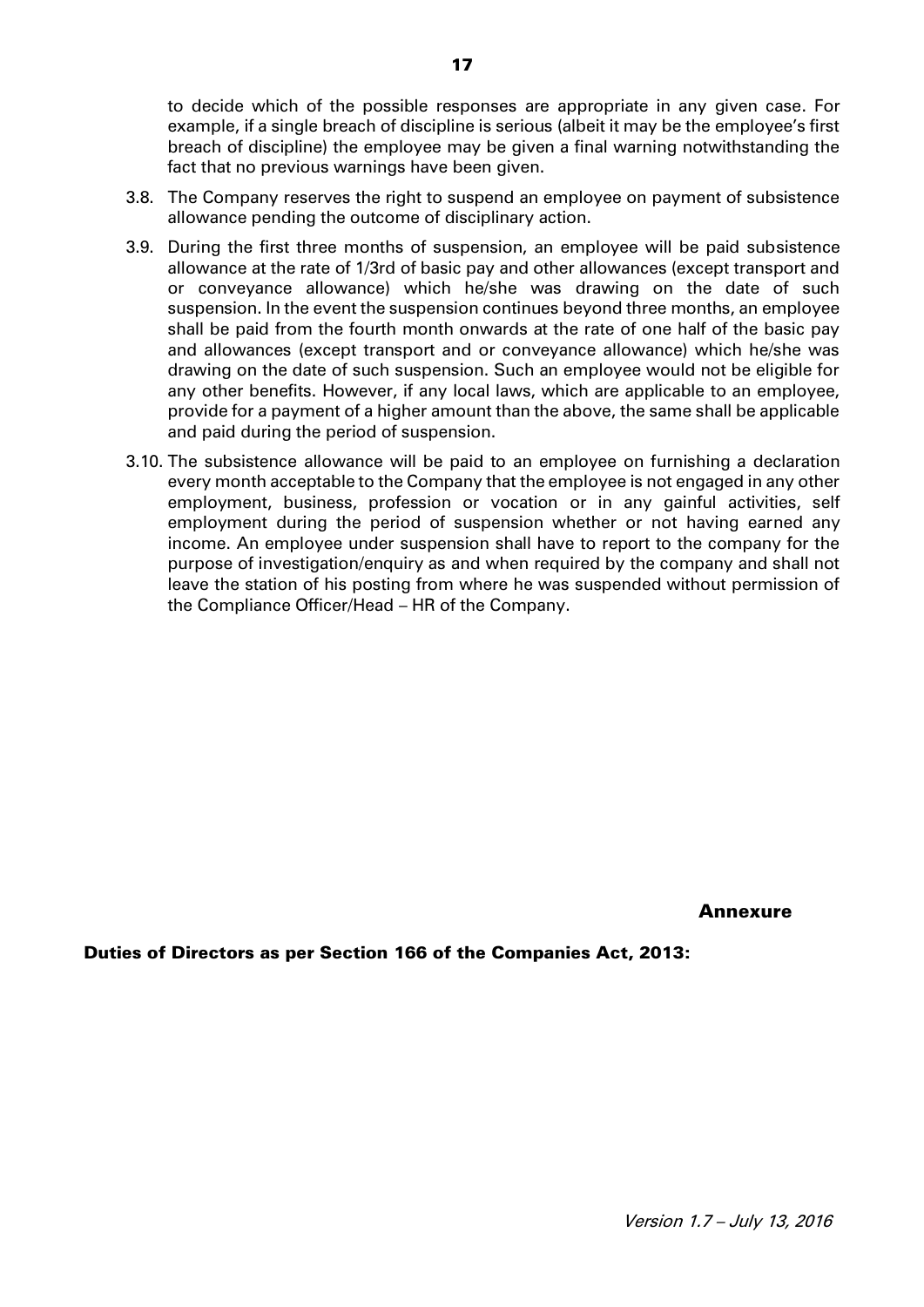- 1. Subject to the provisions of this Act, a director of a company shall act in accordance with the articles of the company.
- 2. A director of a company shall act in good faith in order to promote the objects of the company for the benefit of its members as a whole, and in the best interests of the company, its employees, the shareholders, the community and for the protection of environment.
- 3. A director of a company shall exercise his duties with due and reasonable care, skill and diligence and shall exercise independent judgment.
- 4. A director of a company shall not involve in a situation in which he may have a direct or indirect interest that conflicts, or possibly may conflict, with the interest of the company.
- 5. A director of a company shall not achieve or attempt to achieve any undue gain or advantage either to himself or to his relatives, partners, or associates and if such director is found guilty of making any undue gain, he shall be liable to pay an amount equal to that gain to the company.
- 6. A director of a company shall not assign his office and any assignment so made shall be void.
- 7. If a director of the company contravenes the provisions of this section such director shall be punishable with fine which shall not be less than one lakh rupees but which may extend to five lakh rupees.

# Duties of Independent Directors as per Schedule IV of the Companies Act, 2013:

The independent directors shall—

- 1. undertake appropriate induction and regularly update and refresh their skills, knowledge and familiarity with the company;
- 2. seek appropriate clarification or amplification of information and, where necessary, take and follow appropriate professional advice and opinion of outside experts at the expense of the company;
- 3. strive to attend all meetings of the Board of Directors and of the Board committees of which he is a member;
- 4. participate constructively and actively in the committees of the Board in which they are chairpersons or members;
- 5. strive to attend the general meetings of the company;
- 6. where they have concerns about the running of the company or a proposed action, ensure that these are addressed by the Board and, to the extent that they are not resolved, insist that their concerns are recorded in the minutes of the Board meeting;
- 7. keep themselves well informed about the company and the external environment in which it operates;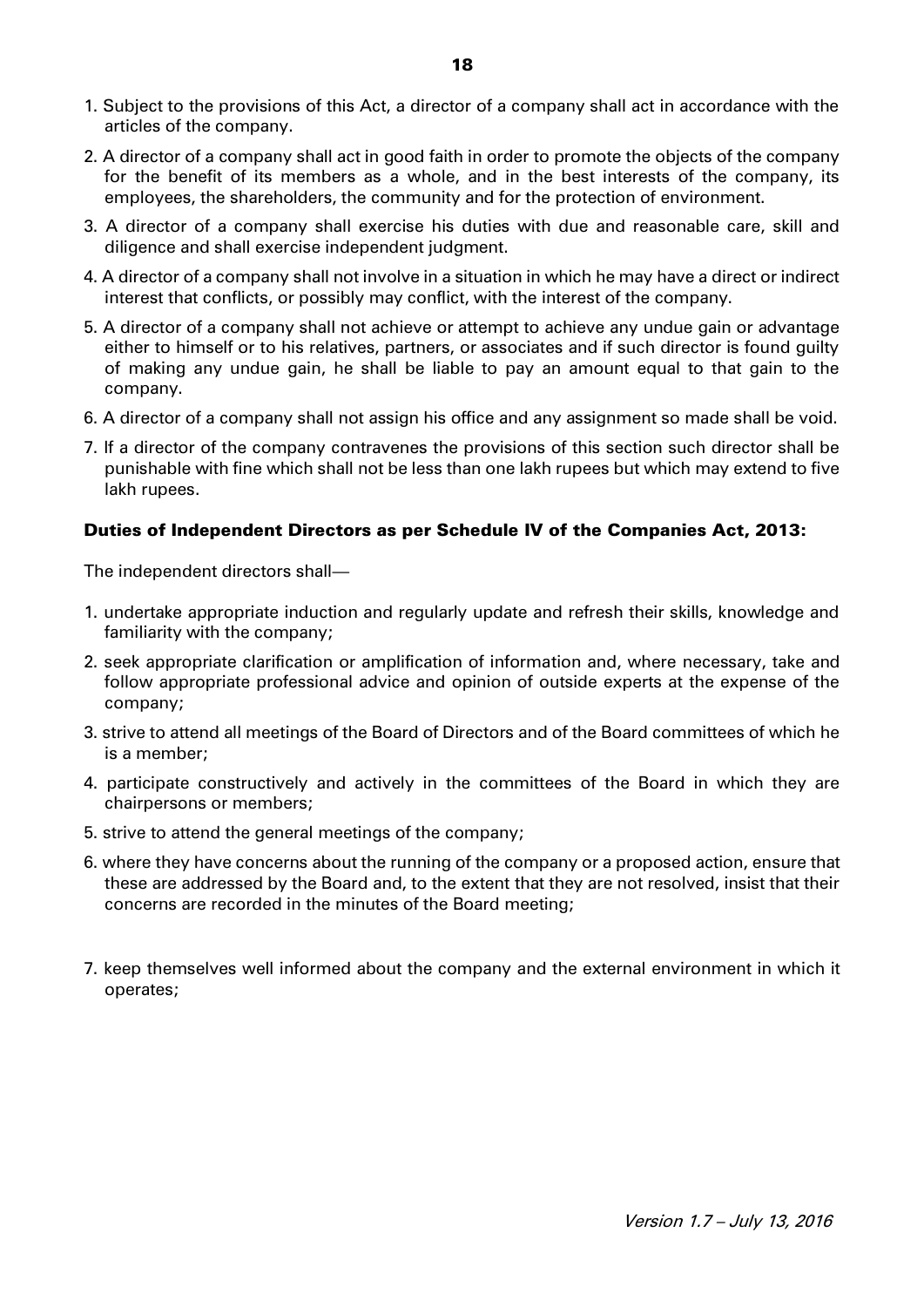- 8. not to unfairly obstruct the functioning of an otherwise proper Board or committee of the Board;
- 9. pay sufficient attention and ensure that adequate deliberations are held before approving related party transactions and assure themselves that the same are in the interest of the company;
- 10. ascertain and ensure that the company has an adequate and functional vigil mechanism and to ensure that the interests of a person who uses such mechanism are not prejudicially affected on account of such use;
- 11. report concerns about unethical behaviour, actual or suspected fraud or violation of the company's code of conduct or ethics policy;
- 12. acting within his authority, assist in protecting the legitimate interests of the company, shareholders and its employees;
- 13. not disclose confidential information, including commercial secrets, technologies, advertising and sales promotion plans, unpublished price sensitive information, unless such disclosure is expressly approved by the Board or required by law.